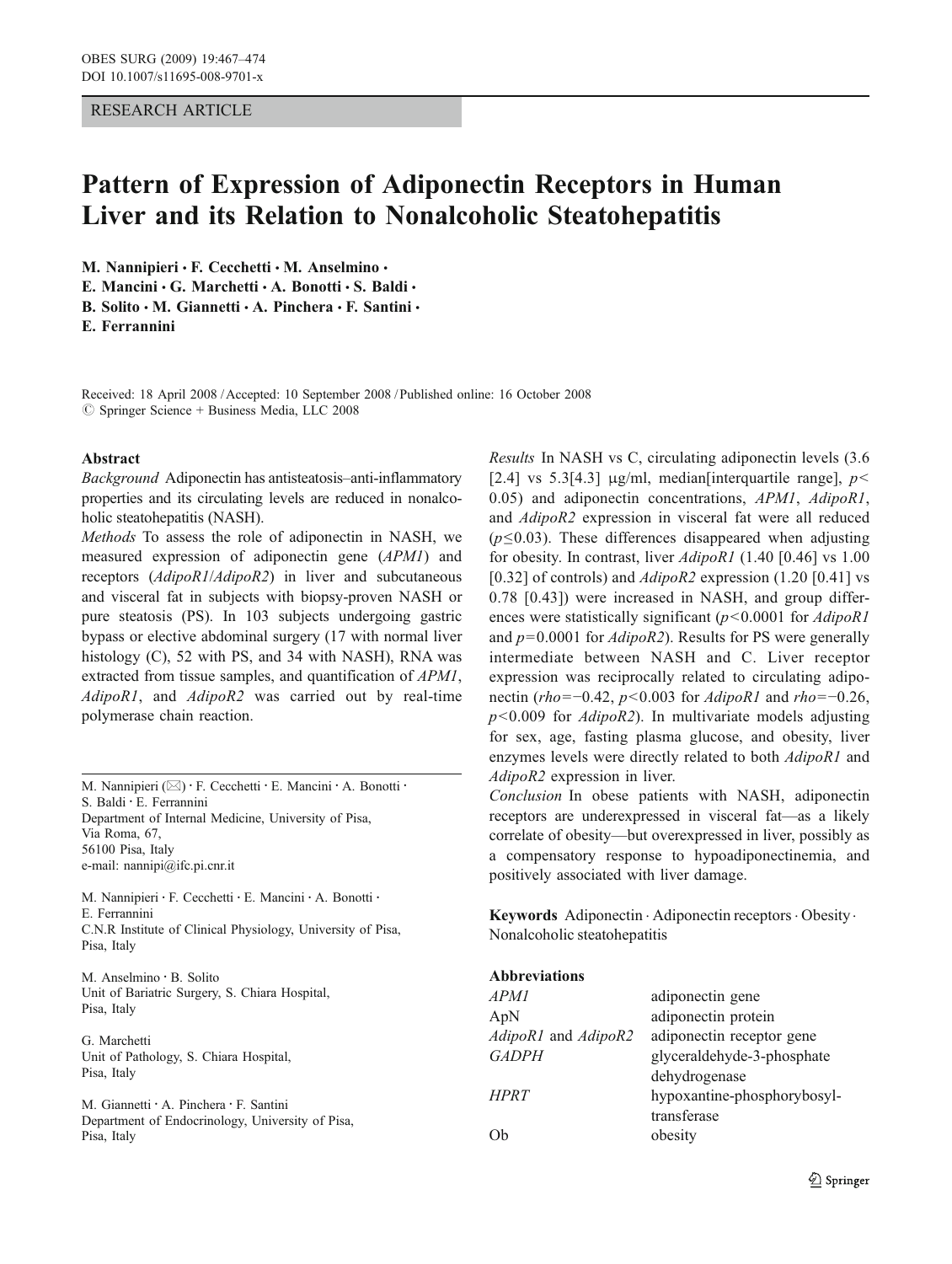| <b>NAFLD</b> | nonalcoholic fatty liver disease |
|--------------|----------------------------------|
| <b>NASH</b>  | nonalcoholic steatohepatitis     |
| <b>PS</b>    | pure steatosis                   |
| <b>PCR</b>   | polymerase chain reaction        |
| <b>SAT</b>   | subcutaneous adipose tissue      |
| <b>VAT</b>   | visceral adipose tissue          |
|              |                                  |

## Introduction

Nonalcoholic fatty liver disease (NAFLD) is an important cause of chronic liver failure in individuals without significant alcohol consumption [\[1](#page-7-0)]. NAFLD includes a spectrum of syndromes ranging from pure steatosis (PS) to nonalcoholic steatohepatitis (NASH) to cirrhosis and hepatocellular carcinoma [\[1](#page-7-0)–[4](#page-7-0)]. While NASH is a condition with a high potential to progress to cirrhosis, PS appears to follow a more benign course, with little or no progression to further liver damage [[2,](#page-7-0) [5](#page-7-0)–[9](#page-7-0)].

Obesity, diabetes mellitus, hypertension, and dyslipidemia are common clinical risk factors associated with PS and NASH [[1](#page-7-0)]. Although the pathogenesis of NAFLD remains largely unknown, insulin resistance has been implicated as a key mechanism in its pathogenesis and is also believed to contribute to its progression  $[10-14]$  $[10-14]$  $[10-14]$ . However, while there is an evidence that most patients with NAFLD have some degree of insulin resistance, not every individual with insulin resistance develops NASH. This suggests that insulin resistance may be necessary but is clearly not sufficient for the development of NAFLD. Numerous substances, mainly released by adipocytes, are thought to contribute to insulin resistance and subclinical inflammation. Among these adipocytokines, adiponectin stands out for its insulin-sensitizing anti-inflammatory role [\[15](#page-7-0)–[17](#page-7-0)]. Thus, adiponectin knockout mice exhibit an enhanced pattern of hepatic fibrosis induced by carbon tetrachloride, while in wild-type mice adiponectin administration prevents liver fibrosis following carbon tetrachloride exposure [[17\]](#page-7-0). In patients with type 2 diabetes [\[16](#page-7-0)], plasma adiponectin concentrations are inversely related to hepatic fat content. Moreover, Hui et al. [\[18\]](#page-7-0) have shown a direct relationship between hypoadiponectinemia and NASH independent of insulin resistance [\[18\]](#page-7-0).

Two adiponectin receptors (AdipoR1 and AdipoR2) have been identified and found to be expressed in various tissues [[19\]](#page-7-0). AdipoR1 has a high affinity for globular adiponectin, whereas AdipoR2 has intermediate affinity for the full-length and the globular adiponectin isoform. Adiponectin receptors are expressed in the liver; the level of their expression in NAFLD is controversial, however. Thus, Kaser et al. [[20\]](#page-7-0) have reported reduced expression of both adiponectin receptors in 13 NASH patients (as

compared to nine control subjects that included PS), while Vuppalanchi et al. [[21\]](#page-7-0) found higher mRNA levels of AdipoR2 in NASH. On the other hand, the expression of adiponectin and both its receptors is known to be reduced in adipose tissue—especially visceral adipose tissue—in obesity [[22](#page-7-0)–[24\]](#page-7-0), which is a risk factor for NAFLD. Also, circulating levels of total adiponectin (including all three major isoforms) correlate with the expression of the adiponectin gene in visceral fat despite the fact that subcutaneous fat is the major source of circulating adiponectin.

In the present study, we measured the expression of the adiponectin gene (APM1) and both its receptors (AdipoR1 and AdipoR2) in the liver and subcutaneous and visceral fat tissue in a relatively large group of subjects with biopsyproven PS or NASH together with measurements of adiponectin concentrations in plasma and adipose tissue.

## Methods and Procedures

Subjects and study protocol One hundred and three subjects, with or without type 2 diabetes, on the waiting list for bariatric surgery (subjects with severe obesity) or minor elective abdominal surgery (cholecystectomy or antireflux procedures) were enrolled to participate in the study. Diabetic subjects regularly taking more than one oral hypoglycemic agent or on insulin were excluded. Subjects with an estimated alcohol consumption>20 g/day, end-stage renal disease, cardiac failure, hepatitis B virus or hepatitis C virus, autoimmune chronic hepatitis, Epstein-Barr virus infection, non-organ-specific autoantibodies (antimitochondrial, antinuclear, antismooth muscle, antiliver microsomal), thyroid disease, hereditary defects (as judged from serum iron, transferrin saturation, ferritin, ceruloplasmin, α-1 antitripsin levels), and use of potentially hepatotoxic drugs (amiodarone, corticosteroids, tamoxifen, methotrexate, oral contraceptives, antidepressants) were excluded.

All patients underwent the metabolic study 2 weeks before surgery (having stopped any antidiabetic drug at least 1 week previously) and were instructed not to exercise for 48 h before the study as well as before surgery. For the metabolic study, all subjects were examined in the morning after an overnight (12–14 h). Peripheral blood samples were obtained for determination of lipid profile, glucose, insulin, and adiponectin concentrations. Then, a 75-g oral glucose tolerance test was performed, with sampling every 15 min within the first hour and every 30 min for the following 2 h, for measurement of plasma glucose and insulin. Impaired glucose tolerance and diabetes were classified according to the ADA criteria [\[25](#page-7-0)]. Biopsies of liver tissue, abdominal subcutaneous (SAT) and visceral (VAT) adipose tissue, were obtained during surgery. All subjects gave informed,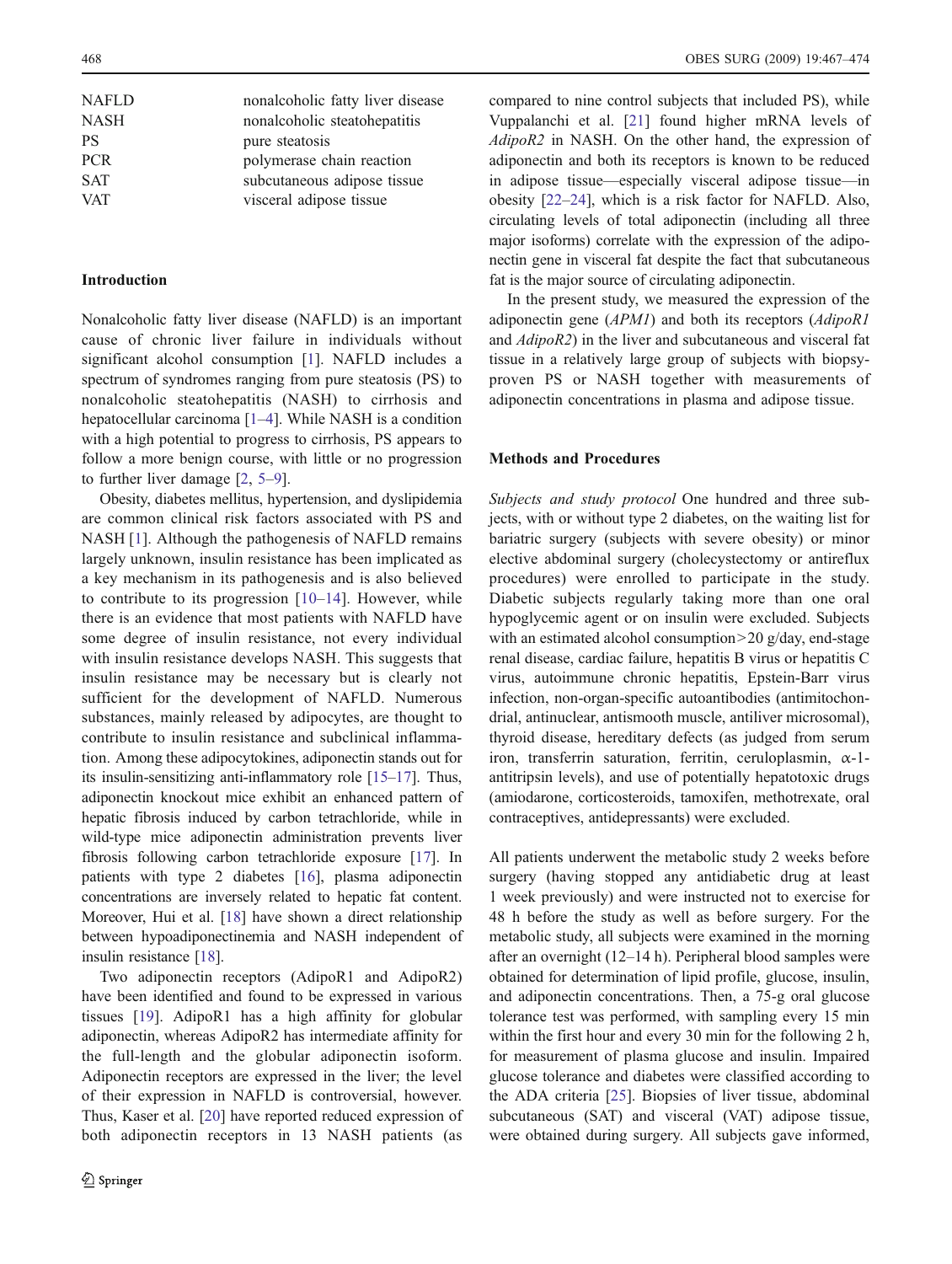written consent, and the protocol was approved by the local Ethical Committee.

Analytical determinations Plasma glucose concentration was measured on a Beckman Glucose Analyzer 2 (Beckman, Fullerton, CA, USA). Fasting concentrations of serum total cholesterol, low-density lipoprotein cholesterol, high-density lipoprotein (HDL) cholesterol, and triglycerides were determined as described elsewhere (Synchron CX4, Beckman Instruments, Inc., Brea, CA, USA). Liver enzymes (aspartate transaminase (AST), alanine transaminase (ALT), gammaglutamyl transpeptidase, alkaline phosphatase) were measured by an enzymatic method (Synchron CX 4, Beckman Instruments, Inc., Fullerton, CA, USA). Plasma insulin was measured by an insulin-specific radioimmunoassay and adiponectin by enzyme-linked immunosorbent assay (ELISA; Linco Research, St. Charles, MO, USA).

Liver histology Liver biopsy specimens were fixed in formalin, routinely processed, sectioned, and stained with hematoxylin–eosin, silver for reticulin, Perls for iron, periodic acid Schiff after diastase digestion for activated macrophages, orcein for copper-associated protein and elastic fibers, Masson's trichome for connective tissue, and ubiquitin immunostain when Mallory bodies are difficult to identify. All biopsies were evaluated by a single hepatologist—blinded to the clinical or biochemical findings—for the following parameters: degree of steatosis, ballooning degeneration of hepatocytes, hepatocytes containing Mallory material, lobular and portal inflammation, extent and location of collagen fibrosis, and iron deposition. The degree of steatosis was assessed and graded—in terms of estimated percentage of tissue occupied by fat vacuoles—as follows: 0=none; 1=up to 5%; 2=6–33%; 3=34–66%; 4=>66%. Diagnosis of simple steatosis or NASH was performed using Brunt classification [\[26\]](#page-7-0). Simple steatosis (PS) was defined as steatosis without significant lobular or portal inflammation, ballooning degeneration, or fibrosis. Steatohepatitis (NASH) was defined as steatosis involving up to 66% of lobules accompanied by ballooning degeneration, lobular or portal inflammation, Mallory bodies and zone III of Rappaport pericellular, and sinusoidal or perivenular fibrosis. No cases of cirrhosis were found in the population studied.

Total RNA isolation and cDNA preparation Specimens of SAT and VAT tissue  $(1-2 \text{ g})$  and liver  $(20 \text{ mg})$  were collected in RNA-Later and stored at −20°C. The adipose tissue was cut into pieces of 600 mg; after removing RNA-Later, total RNA was isolated using a mixed protocol: Trizol and RNeasy Midi Kit (Qiagen, Hilden, Germany) in order to obtain a larger amount of purified RNA. Total RNA was extracted from liver tissue using RNeasy Mini Kit (Qiagen, Hilden, Germany), after tissue-lyzer homogenization (Tissue Lyser, Qiagen, Hilden,, Germany). RNA was quantified by measuring absorbance at 260 and 280 nm. RNA integrity was then checked by visual inspection of the two ribosomal RNAs, 18S and 28S, on  $1\%$  agarose gel. Average yields of total RNA were  $20\pm$ 1 μg/g of adipose tissue and 5±1 μg/mg of liver. Isolated RNA was stored at −80°C until quantification of target mRNAs. For first-strand cDNA synthesis, 1 μg total RNA was reverse-transcribed in a 20-μl volume using random hexamers as primers, according to the manufacturer's instructions (first-strand cDNA Synthesis Kit for reversetranscription polymerase chain reaction (PCR), AMV, Roche, Indianapolis, IN, USA).

Quantification of APM1, AdipoR1, and AdipoR2 gene expression Relative quantification of mRNAs was performed by real-time PCR using a Light-Cycler instrument (Roche Diagnostics, Mannheim, Germany) as previously described [\[24](#page-7-0)]. In brief, primers for the target genes (AdipoR1, NM 015999: forward 5'-TTCTTCCTCATGGCTGTGATGT-3', reverse 5′-AAGAAGCGCTCAGG-AATTCG-3', 71 bp; AdipoR2, NM 024551: forward 5'-CCACCACCTTGCTT CATCTA-3', reverse 5'-GATACTGAGGGGTGGCAAAC-3', 97 bp; APM1, AB012165: forward 5′-TGGTGA GAAGGGTGAGAA-3' and reverse 5'-AGATCTTGG TAAAGCGAATG-3', 221 bp) and the reference gene (hypoxantine-phosphoribosyl-transferase, HPRT, M 26434: forward 5′-TGCTGACCTGCTGGATTAC-AT-3', reverse 5′- TTGCGACCTTG-ACCATCTTT-3', 260 bp) were designed in our laboratory. One microliter of cDNA was brought to a final volume of 20  $\mu$ l in a glass capillary containing 1X Light-Cycler-FastStar DNA Master SYBR Green I mix (Roche Diagnostics), 4.5 mM MgCl2, and 0.3 μM of primers (Proligo, Paris, France) for APM1, AdipoR1, and  $AdipoR2$  and 0.5  $\mu$ M for HPRT. PCR was performed with 10 min of initial denaturation and then 40 cycles with 10 s at 95°C (denaturation), 7 s at 58–60°C (annealing), and 13 s at 72°C (extension). The last cycle at 40°C for 15 s. Fluorescent data were acquired at the end of each extention phase. After amplification, a melting curve analysis from 65°C to 95°C with heating rate of 0.1°C/s with a continuous fluorescence acquisition was constructed.

Real-time PCR for AdipoR1 and AdipoR2 expression in the liver was also repeated using as reference gene glyceraldehyde-3-phosphate dehydrogenase (GADPH: forward 5'-TGCACCACCAACTGCTTAGC-3', reverse 5'GGCATGGACTGTGGTCATGAG-3'). First of all, we pooled total RNA from ten control subjects; cDNA was synthesized and diluted in a threefold serial dilution (1:3 to 1:27). Then, at each dilution target (APM1, AdipoR1, and AdipoR2), reference genes (HPRT) were amplified in triplicate to construct standard curves for each gene.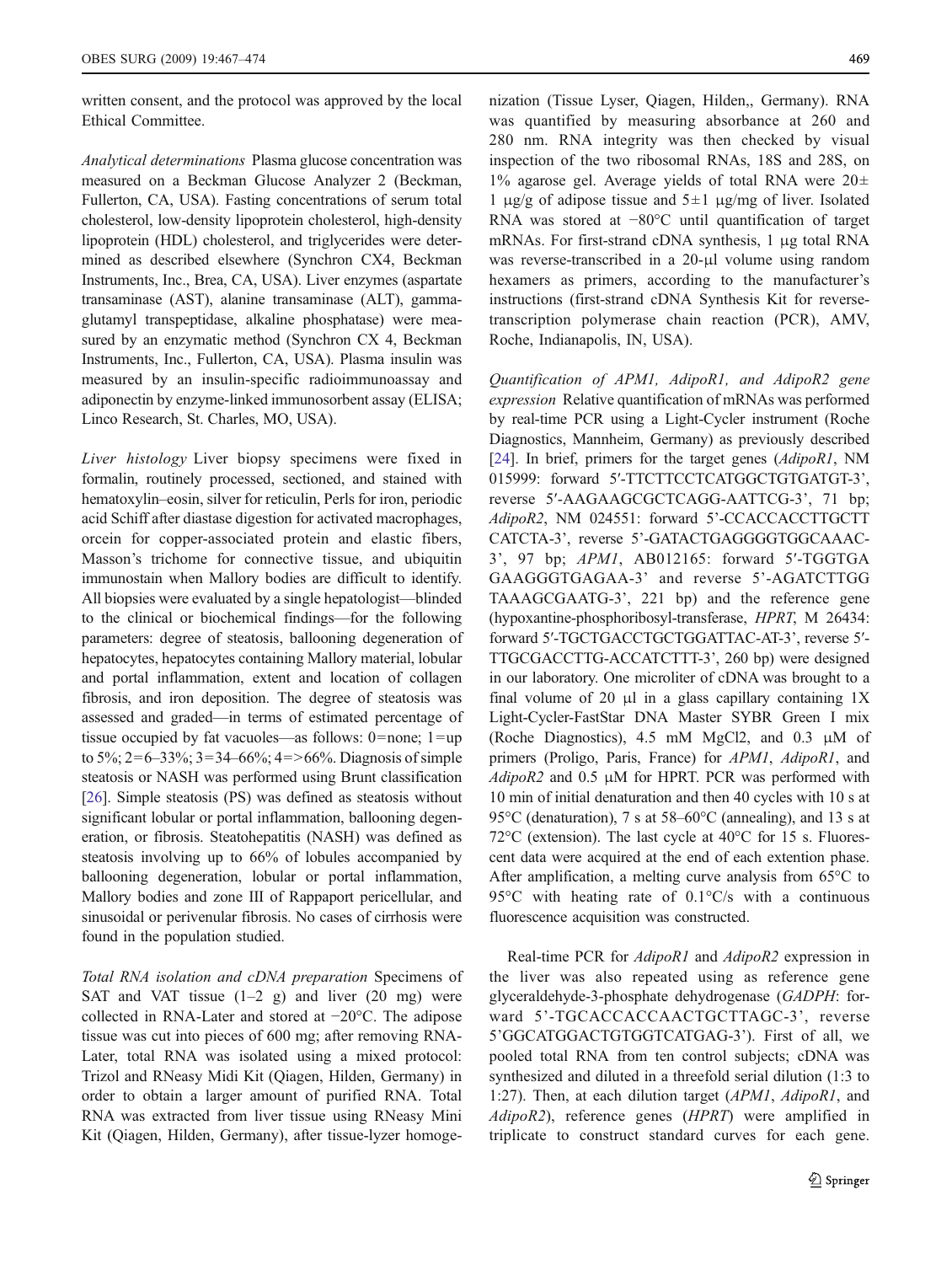Standard curves were accepted only if the slope was approximately  $-3$ , with an r value>0.98, and were used to estimate PCR efficiency. Following that, a sample of the pool used for the standard curve (diluted 1:3) was run together with the cDNA sample of each subject as a "calibrator" in order to correct for single experiment efficiency and to check cDNA stability. The cDNA from the 103 subjects was quantified in triplicate; the mean value for each sample was used. For the relative quantification of samples, the Light-Cycler Relative Quantification Software was utilized. Normally, HPRT was used as the reference gene in SAT, VAT, and liver, and GADPH was used as further control. As there were no detectable differences in index gene expression evaluated with HPRT or GAPHD, data were normalized to HPRT. Results were expressed as the target-to-reference ratio of each sample, normalized by the target-to-reference ratio of the calibrator. In the present data, the coefficient of variation in measurements for the target gene in each sample ranged 0–10%. No amplification was detected for APM1 in the liver.

Adipocyte isolation and measurement of intracellular adiponectin concentrations In a subgroup of subjects (12 controls, 15 PS, and eight NASH), mature adipocytes were isolated as described by Grohmann et al. [[27\]](#page-7-0). The adipose tissue was washed three times in Hank's balanced salt solution, cut into 1-mm<sup>3</sup> pieces, and digested with 3 ml of 4 mg/ml type II collagenase in Hank's balanced salt solution for 60 min at 37°C. Fragments of tissue still remaining after this treatment were removed with forceps. The mature adipocytes were separated from the stromal fraction by centrifugation at  $90 \times g$  for 3 min and were carefully removed to a sterile Eppendorf containing 500 μl of lysis buffer (10 mM Tris–Cl, 50 mM NaCl, 5 mM EDTA, 15 mM sodium pyrophosphate, 50 mM sodium fluoride, 100 μM sodium orthovanadate, and 1% Triton X-100 with freshly added 1% phenylmethylsulfonyl fluoride at the time of use). Cells were then lysed via repeated passaging through a 21-gauge needle and the fat cake at the top of the sample was carefully removed; samples were then frozen at −20°C. Samples were processed in batch, and adiponectin (ApN) concentrations were determined using a standard ELISA assay (Linco Research, St. Charles, MO, USA); adipose tissue ApN concentrations were corrected for milligram of total protein.

Statistical analysis Results are expressed as mean±SD or median [interquartile range], for variables with normal or nonnormal distribution, respectively. Categorical variables were compared by the  $\chi^2$  test; continuous variables were analyzed by one-way analysis of variance (ANOVA); the Bonferroni–Dunn test was used for post hoc analysis. Variables with nonnormal distribution were log-transformed

for statistical testing. Univariate associations were tested with Spearman coefficient, rho. Multivariate analysis was performed by using general linear models including both continuous and categorical variables; results are given as the standardized regression coefficient  $(st.r)$ .

## Results

Subjects with NASH had higher BMI, fasting plasma glucose and insulin concentrations, HOMA index, and liver enzymes—and lower HDL cholesterol—than subjects with normal liver histology (controls). BMI was also higher in subject with PS compared to controls (Table [1\)](#page-4-0). There were no diabetic subjects in the control group, whereas the prevalence of diabetes was 22% and 39% in subjects with PS and NASH, respectively  $(p=0.01)$ . With regard to the use of antidiabetic agents, no significant difference was found between PS (15% was on antidiabetic treatment: 75% with metformin and 25% with sulfonylureas) and NASH (24% was on treatment: 67% with metformin and 33% with sulfonylureas); likewise, the PS and NASH groups did not differ in relation to antihypertensive treatment (ACE inhibitor, calcium antagonist, β-blocker, and diuretic drugs). Plasma adiponectin levels tended to be reduced in PS and were markedly depressed in NASH. Furthermore, plasma adiponectin was not significantly different between men and women (3.6 [2.6], 4.3 [3.8] μg/ml, respectively) or in postmenopausal vs premenopausal women (age 20–40 years 4.9 [2.2] μg/ml, age 41–50 years 5.3 [3.3] μg/ml, age>50 years 7.7 [5.9] μg/ml). Adiponectin was negatively related to BMI (rho=−0.34,  $p=$ 0.001), fasting plasma insulin (rho=−0.48, p=0.0001), AST (rho=−0.32, p<0.01), and ALT (rho=−0.34, p< 0.005) and directly related to HDL cholesterol  $(rho=0.35,$  $p<0.01$ ).

In the liver, AdipoR1 expression was 1.03 [0.28] (range 0.52–1.65), 1.18 [0.40] (range 0.73–2.29), and 1.40 [0.46] (range 0.81–2.58) in controls, PS, and NASH, respectively  $(p<0.0001)$ . Similarly, AdipoR2 was 0.78 [0.41] (range 0.41–1.32), 0.94 [0.34] (range 0.38–2.6), and 1.20 [0.41] (range 0.55–2.61),  $p=0.0001$  in controls, PS, and NASH (Fig. [1\)](#page-4-0). Eighty-five percent of subjects with NASH had liver *AdipoR1* and *AdipoR2* expression higher than the mean of the control group. Furthermore, 20% of subjects with NASH had expression levels of adiponectin receptors higher than the maximum level of controls.

Receptor expression did not differ by gender (AdipoR1 1.18 [46] vs 13 [38]; AdipoR2 13 [44] vs 95[41], men vs women, or between premenopausal and postmenopausal women (details not shown). The between-group differences were still statistically significant  $(p<0.01$  for  $AdipoRI$  and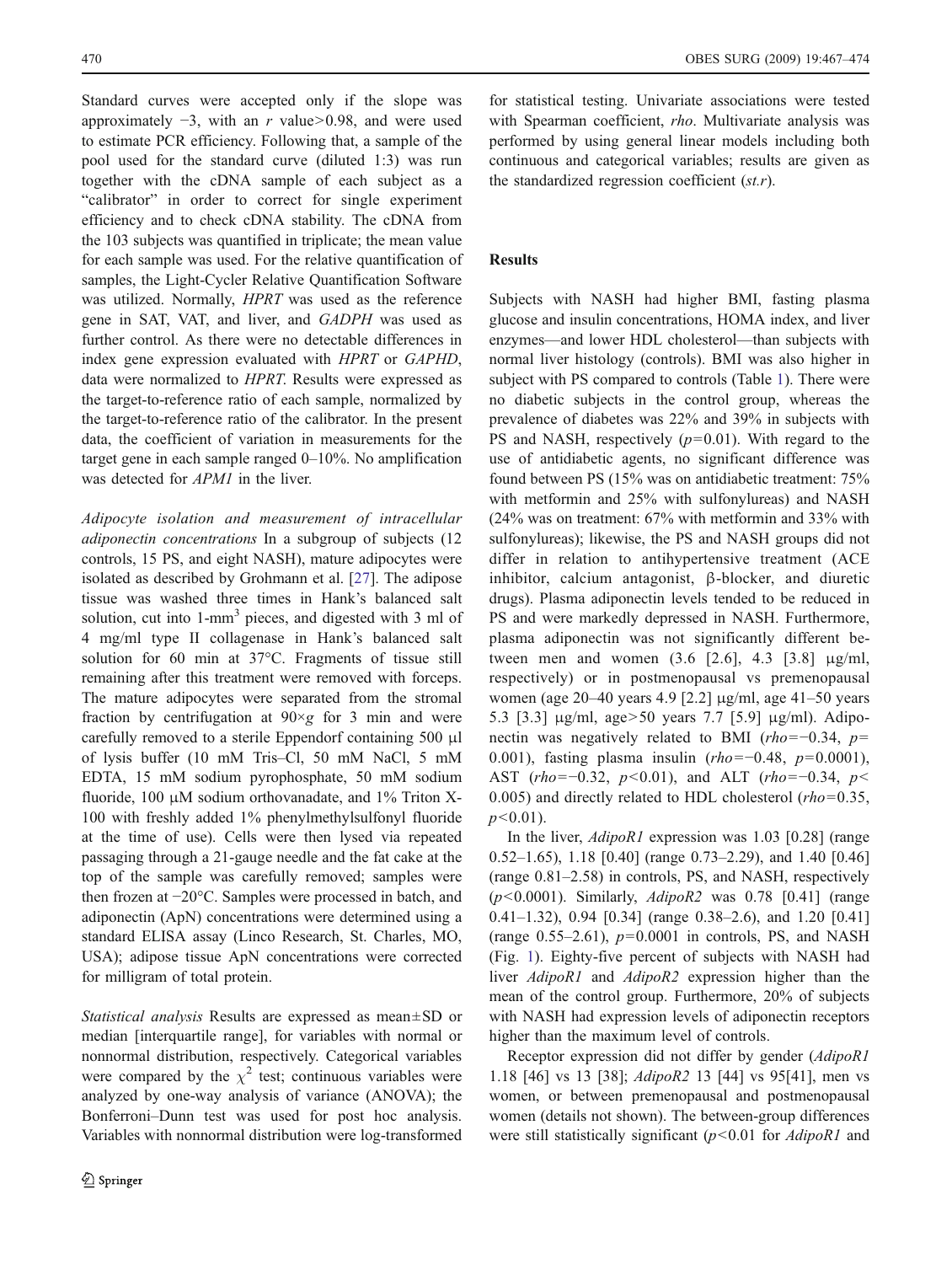<span id="page-4-0"></span>

|  |  | Table 1 Clinical and metabolic parameters according to liver histology |  |  |
|--|--|------------------------------------------------------------------------|--|--|
|--|--|------------------------------------------------------------------------|--|--|

|                                          | Controls       | PS             | <b>NASH</b>                | $\boldsymbol{p}$ |
|------------------------------------------|----------------|----------------|----------------------------|------------------|
|                                          | $(n=17)$       | $(n=52)$       | $(n=34)$                   |                  |
| Gender (M/F)                             | 5/12           | 7/45           | 13/21                      | < 0.04           |
| Age (years)                              | $41 \pm 11$    | $43 \pm 11$    | $40 \pm 10$                | ns               |
| BMI $(kg/m2)$                            | 27.2 [17.2]    | 44.9 [12.6]*   | 48.8 $[6.2]*$              | 0.0001           |
| SBP(mmHg)                                | $123 \pm 19$   | $129 \pm 15$   | $132 \pm 16$               | ns               |
| DBP(mmHg)                                | $77 + 14$      | $78 + 12$      | $82 \pm 10$                | ns               |
| Total cholest. (mg/dl)                   | $186 \pm 30$   | $204 \pm 34$   | $197 \pm 44$               | ns               |
| $HDL$ cholest. $(mg/dl)$                 | $52 \pm 7.8$   | $47 \pm 11.5$  | $44 \pm 11.6$              | ns               |
| Triglycerides (mg/dl)                    | $109 \pm 29$   | $162 \pm 95$   | $152 \pm 94$               | ns               |
| $FPG$ (mg/dl)                            | $89 \pm 11$    | $105 \pm 30$   | $127 \pm 50*$              | 0.001            |
| $2-h$ PG (mg/dl)                         | $125 \pm 43$   | $135 \pm 46$   | $159 + 57$                 | ns               |
| $FPI$ (pmol/l/l)                         | 51 [70]        | 101 [71]       | 119 [140]                  | ns               |
| $2-h$ PI (pmol/l)                        | 481 [370]      | 450 [497]      | 592 [645]                  | ns               |
| <b>HOMA</b>                              | $2.2$ [2.5]    | 4.1 $[3.3]$    | 6.0 $[7.2]$ **             | 0.02             |
| AST (U/l)                                | $15.5$ [5.0]   | $20.5$ [7.0]   | 35.0 [16.0]*               | < 0.0001         |
| ALT (U/l)                                | 15.0 $[8.0]$   | 22.0 [10.0]    | 45.0 $[34.5]$ <sup>*</sup> | < 0.0001         |
| $\gamma$ GT (U/I)                        | 16.5 $[20.0]$  | 21.0 [17.0]    | 39.0 [36.2]*               | ns               |
| Plasma ApN $(\mu g/ml)$                  | 5.3 $[4.3]$    | 4.5 $[4.3]$    | 3.6 $[2.4]$ *              | < 0.03           |
| WBC $(\times 10^3$ per cubic millimeter) | $6.93 \pm 1.1$ | $6.99 \pm 1.2$ | $6.9 \pm 1.2$              | ns               |

SBP systolic blood pressure, DBP diastolic blood pressure, cholest. cholesterol, FPG fasting plasma glucose, 2-h PG 2-h postload plasma glucose, FPI fasting plasma insulin, 2-h PI 2-h postload plasma insulin, ApN adiponectin, WBC white blood cell

\*p≤0.03 vs controls; \*\*p≤0.02 vs PS by Bonferroni–Dunn test

 $p=0.04$  for  $AdipoR2$ ) after adjusting for gender, age, BMI, and fasting plasma glucose levels. In the whole dataset, AdipoR1 was significantly more expressed than AdipoR2 (by ~25%,  $p$ <0.0001) and was strongly related to it (*rho*= 0.67,  $p<0.0001$ ). Plasma adiponectin was reciprocally related to  $AdipoR1$  (rho=−0.42, p<0.003) and  $AdipoR2$  $(rho=-0.26, p<0.009)$ . Furthermore, AST levels were positively related to liver expression of AdipoR1 (rho= 0.34,  $p$ <0.001) and *AdipoR2* (rho=0.27,  $p$ <0.01), and ALT



Fig. 1 AdipoR1 and AdipoR2 expression in subjects with normal liver histology (C), liver steatosis (PS), or steatohepatitis (NASH). Boxes plot median, 95% confidence intervals, and range. p values by ANOVA, *asterisks* indicate  $p < 0.001$  vs controls (C)

concentrations were significantly related to AdipoR1 (rho= 0.33,  $p=0.001$ ) and  $AdipoR2$  (rho=0.29,  $p<0.01$ ). In multivariate models adjusting for sex, age, BMI, and fasting plasma glucose liver enzymes levels were directly related to both *AdipoR1* and *AdipoR2* expression (Fig. [2\)](#page-5-0).

In SAT, APM1, AdipoR1 and AdipoR2 expression, and tissue adiponectin content did not significantly differ by liver histology (Table [2](#page-5-0)). In contrast, in VAT APM1, AdipoR1, and AdipoR2 expression were all significantly lower in NASH—and tended to be lower in PS—as compared to controls (Table [2\)](#page-5-0). Moreover, in a subgroup of subjects (12 controls, 15 PS, and eight NASH), VAT tissue adiponectin content was significantly diminished in association with both PS and NASH. All the above differences disappeared when VAT data were adjusted for BMI.

# Discussion

The main findings of the present study are: (1) adiponectin receptors were expressed in the liver at statistically higher levels in subjects with NASH—and, to a lesser, statistically nonsignificant extent, PS—as compared to subjects with normal liver histology; this is in striking contrast with the situation in the visceral adipose tissue of the same subjects, where adiponectin receptor mRNA as well as expression of the adiponectin gene and tissue adiponectin levels were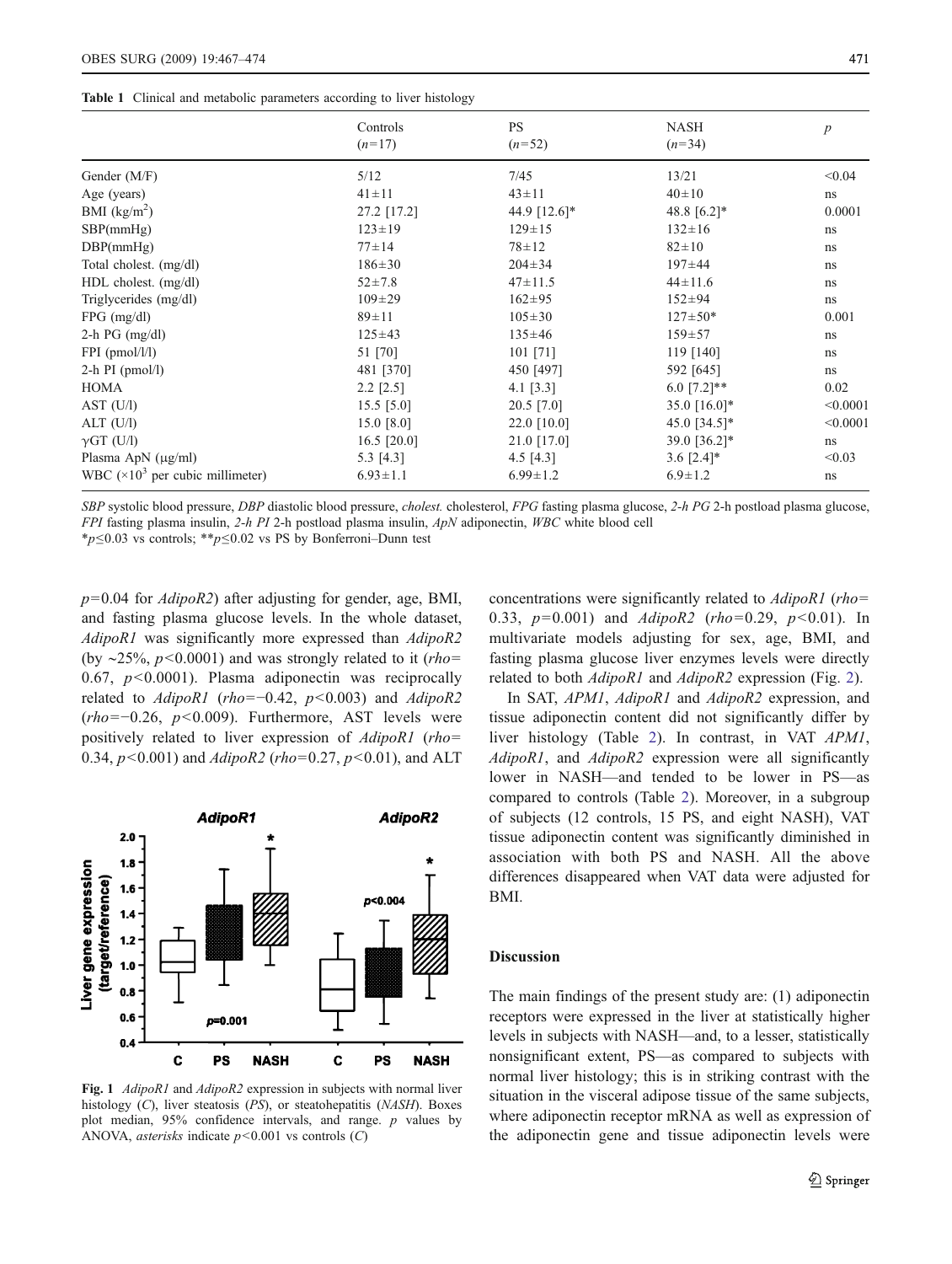<span id="page-5-0"></span>Fig. 2 Association of AdipoR1 and AdipoR2 expression with liver enzymes (AST and ALT). The individual data plotted are the residuals from a multiple regression model adjusting for gender, age, fasting plasma glucose, and BMI. Full line = best fit; dotted lines  $= 95\%$  confidence intervals;  $std.r = stan$ dardized regression coefficient



markedly reduced in NASH; (2) increased hepatic adiponectin receptor expression was coupled with lower circulating adiponectin levels and raised serum liver enzymes. These findings require specification.

There is an increasing interest concerning the role of adiponectin and its receptors in liver disease, but data from animal and human studies are few and sometimes conflicting. In a recent paper by Neumeier et al. [[28\]](#page-7-0), the

expression of adiponectin receptors was evaluated in six rats fed standard chow vs six rats fed a high-fat diet (a model of fatty liver disease): in the latter group, systemic adiponectin was found to be reduced; AdipoR1 mRNA and protein levels were similar between groups, whereas AdipoR2 mRNA was increased in high-fed diet rats. On the contrary, in the same study, mice treated with bile duct ligation (a model of cirrhotic liver) showed increased

Table 2 Adiponectin concentrations, adiponectin gene and receptor gene expression in subcutaneous and visceral adipose tissue

|                         | Controls      | <b>PS</b>      | <b>NASH</b>    | $\boldsymbol{p}$ |
|-------------------------|---------------|----------------|----------------|------------------|
| Subcutaneous fat        |               |                |                |                  |
| <i>APM1</i>             | $1.13$ [1.71] | $0.79$ [1.18]  | $0.97$ [0.98]  | ns               |
| AdipoR1                 | $1.26$ [0.45] | $1.04$ [0.84]  | $1.10$ [0.58]  | ns               |
| AdipoR                  | 4.77 $[10.4]$ | 4.69 [9.52]    | 4.72 $[6.71]$  | ns               |
| Adiponectin $(\mu g/g)$ | 20 [21]       | 18 [181]       | 21 [25]        | ns               |
| Visceral fat            |               |                |                |                  |
| APM1                    | $0.67$ [0.66] | $0.58$ [0.75]  | $0.47$ [0.38]* | 0.02             |
| AdipoR1                 | $0.75$ [0.62] | $0.58$ [0.38]* | $0.49$ [0.31]* | 0.03             |
| AdipoR2                 | $0.76$ [1.42] | $0.58$ [0.44]  | $0.49$ [0.26]* | 0.02             |
| Adiponectin $(\mu g/g)$ | 51 [98]       | $20$ [20]*     | $25$ [23]*     | 0.003            |

p values by ANOVA

 $*_{p}=0.02$  vs controls by Bonferroni–Dunn test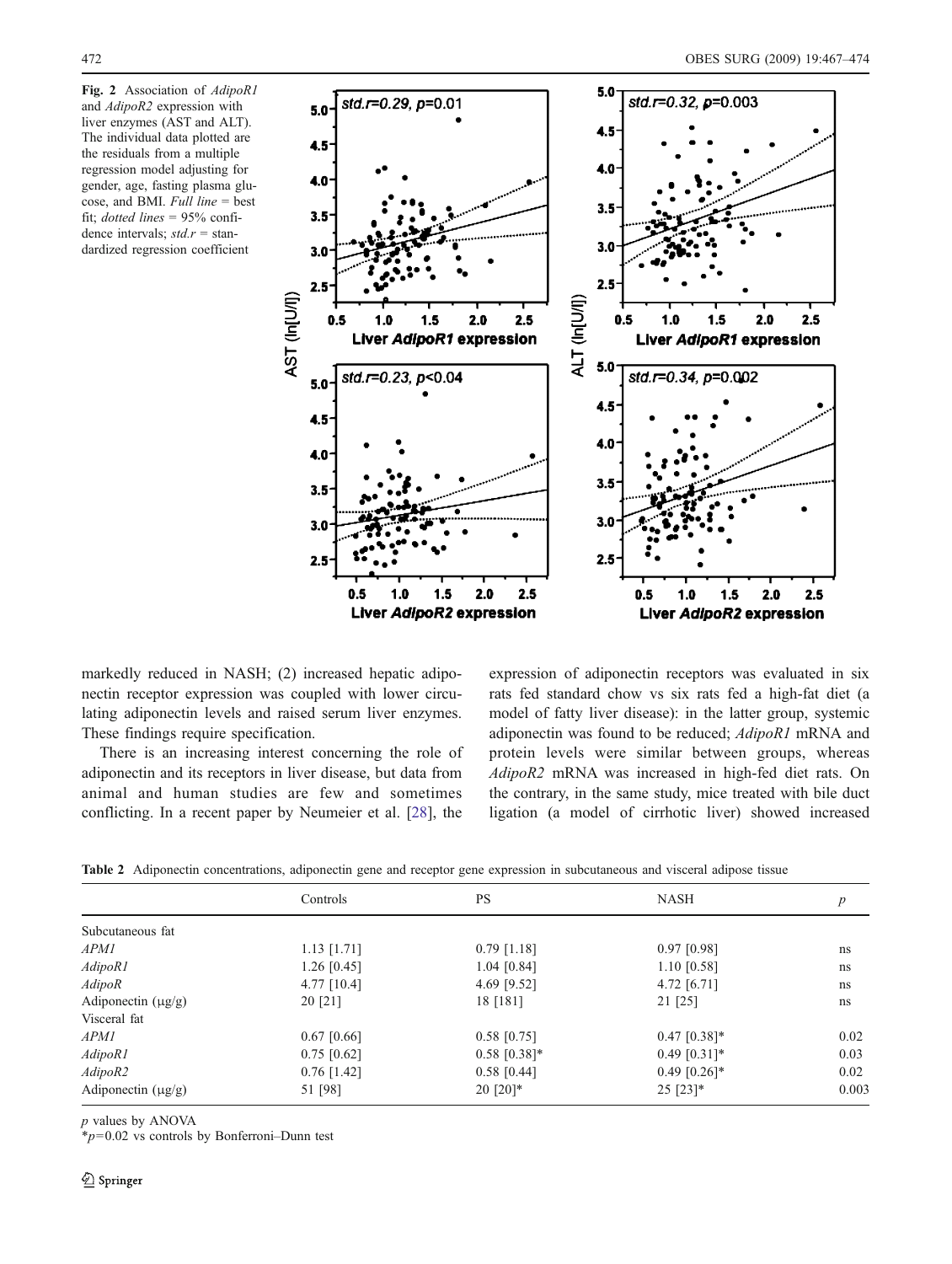systemic adiponectin with suppressed receptor expression as compared to control mice.

The pattern of liver expression of adiponectin and its receptors in our study group is at complete variance with the results reported by Kaser et al. [[20\]](#page-7-0). In our data, APM1 expression in the liver was undetectable; AdipoR1 mRNA was significantly higher than AdipoR2 mRNA, and both AdipoR1 and AdipoR2 expression were progressively increased from controls to NASH through PS. On the other hand, Vuppalanchi et al. [[21\]](#page-7-0) could not detect any APM1 signal in the liver and reported higher AdipoR2 expression in NASH than controls, in accord with our study. Methodological differences—such as the use of a different reference gene in the real-time PCR analysis—are unlikely to explain the discrepancy between our results and those of Kaser et al. [\[20](#page-7-0)] because we obtained the same pattern of results when using GADPH instead of HPRT. Indirect support for our findings in the liver comes from the observation that expression of adiponectin and its receptors was reduced in the visceral fat tissue of the same subjects, which fully confirms previous studies in human adipose tissue [\[22](#page-7-0)–[24](#page-7-0)]. Perhaps more importantly, the differences in adipose tissue expression between patients and controls disappeared when adjusting for BMI; in contrast, the group differences in liver expression persisted after controlling for gender, age, BMI, and fasting plasma glucose. In addition, hepatic receptor expression was positively associated with serum liver enzymes independently of gender, age, BMI, and glycemia. Thus, not only did the expression levels differ between NASH vs normal in opposite directions in liver and fat—enhanced in the former, reduced in the latter—but the changes in NASH liver were independent of obesity. This suggests that adiponectin receptors expression in the liver may be related, directly or indirectly, to liver damage.

Secondly, circulating adiponectin was, if weakly, inversely related to the hepatic expression of both its receptors, thus strengthening the results of Vullapanchi R et al. [\[21](#page-7-0)]. In general, it is difficult to extrapolate adiponectin gene expression or tissue levels to circulating levels because: (a) at the whole body level, secretion depends on the product of tissue-specific secretion rate by total fat mass, (b) different mixtures of globular and full-length protein could be released by different tissues, and (c) gene expression levels may not quantitatively translate into secretion rates if there are posttranslational effects or autocrine–paracrine interactions. Nevertheless, it is of note that, in the whole dataset, both plasma adiponectin levels and adiponectin gene expression in subcutaneous fat—which is the most abundant depot—were reciprocally related to BMI, indicating that an expanded fat mass expresses less APM1 and releases less protein into the bloodstream [\[22](#page-7-0), [29\]](#page-7-0). In the visceral fat depot of our NASH subjects, there was a consensual marked reduction in APM1 expression and tissue protein concen-

trations and an inverse correlation between circulating adiponectin levels and liver enzymes in agreement with other studies [[21,](#page-7-0) [30](#page-7-0), [31](#page-7-0)]. Therefore, it could be speculated that liver receptors were upregulated as a result of particularly low hormone levels flowing to the organ through the portal vein from a fat depot profoundly impoverished of adiponectin. This negative feedback loop between hormone levels and receptor density—similar to that of insulin [\[32](#page-7-0)] would represent a compensatory response aimed at preserving adiponectin actions on the liver. There may, however, be additional factors at play. The fact that liver receptor expression was increased in NASH—and proportional to serum enzyme levels—even after controlling for BMI suggests either that in a fatty inflamed liver adiponectin receptors are overexpressed inherently, i.e., because of a shift in the cellular phenotype, or that receptor overexpression is somehow causally related to liver damage and dysfunction. The current data do not allow distinguishing between these two alternatives, and further investigation is needed to clarify the significance of adiponectin receptor overexpression in hepatic tissues.

All in all, our findings are not incompatible with the notion that adiponectin plays a protective role in the development and progression of NAFLD [[15,](#page-7-0) [18\]](#page-7-0). Adiponectin has antilipogenic properties that may protect nonadipose tissues, such as the liver, against lipid accumulation [\[15](#page-7-0)]. In vitro studies have shown that adiponectin exerts anti-inflammatory effects, such as inhibition of nuclear factor κB activation [\[33](#page-7-0)] and suppression of macrophage function [\[34](#page-7-0), [35](#page-7-0)]. In animal models of alcoholic steatohepatitis, exogenous adiponectin quenches hepatic inflammation and decreases the hepatic expression and plasma concentrations of tumor necrosis factor  $\alpha$  [\[15](#page-7-0)]. There are data to show that adiponectin has an anti-inflammatory hepatoprotective effects in humans with fatty liver attributable to metabolic factors [\[15](#page-7-0), [18\]](#page-7-0). Some studies have recently reported low circulating adiponectin levels associated with NASH independent of insulin resistance [[15,](#page-7-0) [16,](#page-7-0) [36](#page-7-0)]. The paradigm may be, however, more complex.

In conclusion, we report that: (a) obese patients with NASH have significantly lower levels of serum adiponectin and adiponectin content and expression as well as adiponectin receptor expression in visceral adipose tissue as a likely consequence of obesity; (b) in NASH patients, adiponectin receptor expression in the liver is increased regardless of obesity and is directly related to liver enzymes. This evidence confirms that the adiponectin system could play an important role in the development of liver damage in subjects with metabolic disease.

Acknowledgement This work was aided in part by a grant (PRIN prot. 2005067481) from the Italian Ministry of Research and Education.